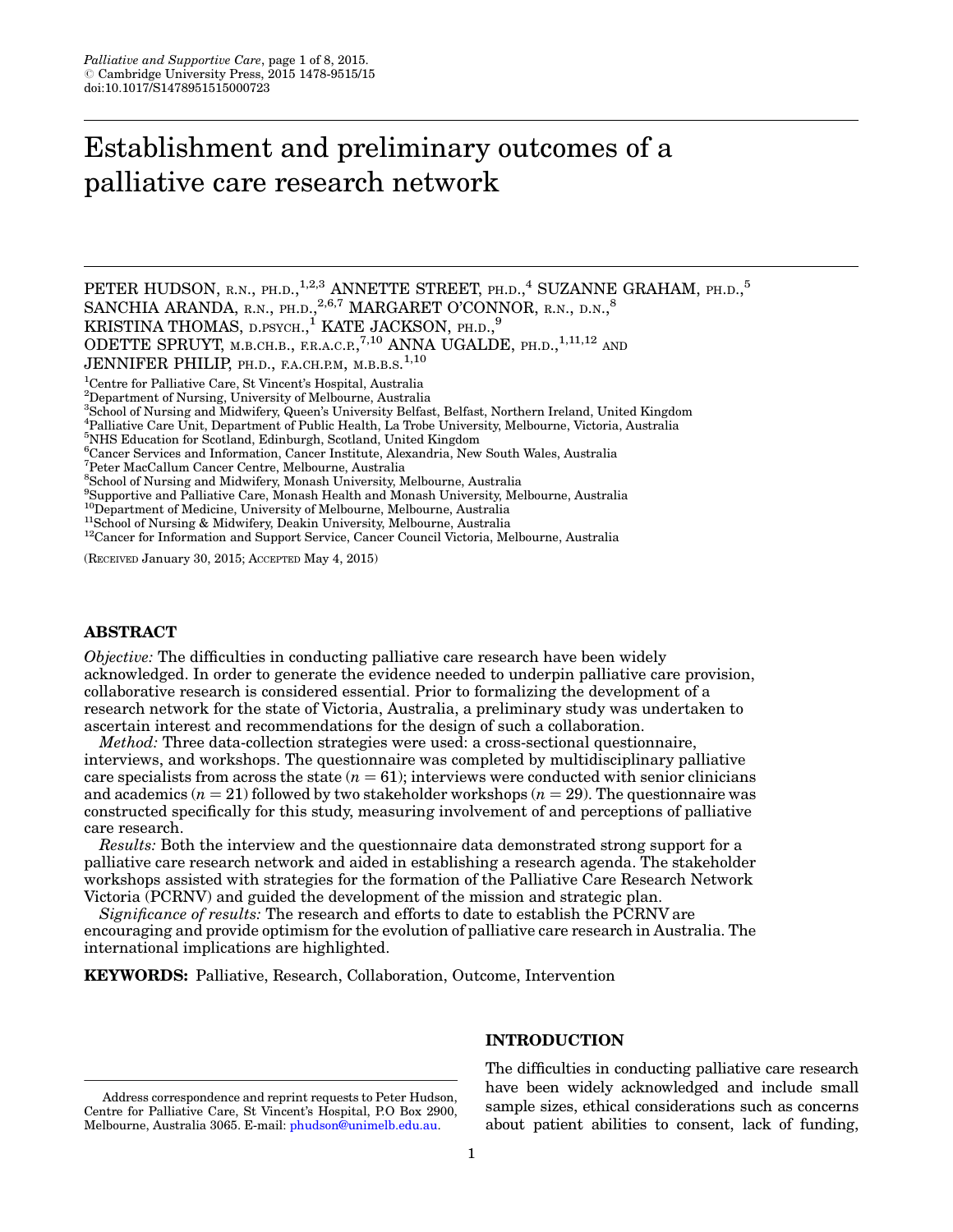high attrition rates, limited numbers of funded research positions, public and professional misunderstanding of palliative care, and a lack of time and resources for clinician researchers (Grande & Todd, [2000;](#page-7-0) Penrod & Morrison, [2004](#page-7-0); Kaasa et al., [2006](#page-7-0)). In order to generate the evidence needed to underpin palliative care, collaborative research is considered essential (Abernethy et al. [2007;](#page-6-0) Kaasa, [2008;](#page-7-0) Kaasa & Radbruch, [2008](#page-7-0)). Accordingly, there has been an increasing international trend toward the establishment of formal research collaborations (Fainsinger, [2008\)](#page-7-0).

In the United Kingdom, for example, the National Cancer Research Institute funded the establishment of interdisciplinary supportive and palliative care research collaborations to enhance the value, quality, and productivity of research in this area. These included the Cancer Experiences Research Collaborative and the Complex Assessment Trials and Implementation of Services collaboration (Bailey et al., [2006;](#page-7-0) Payne et al., [2007\)](#page-7-0). Similarly, in the United States, the Palliative Care Research Cooperative (PCRC) has been established, which aims to generate high-quality evidence on prioritized clinically relevant topics in palliative care (Abernethy et al., [2010\)](#page-7-0).

In Australia, the national government funded the Palliative Care Clinical Studies Collaborative, which focuses on clinical drug trials (Shelby-James et al., [2012](#page-7-0)); however, a formal research collaboration exploring broad areas of palliative care and a variety of research topics did not exist. A preliminary study was conducted to underpin the development of palliative care research collaboration for the state of Victoria. The project incorporated the following objectives: (1) exploring whether a collaboration was desirable; (2) determining the enablers and barriers to establishing a collaboration; (3) developing the research agenda; and (4) establishing the structure and resources required to support the network.

#### METHODS

For the purposes of our work, we defined "palliative care research collaboration" as follows:

A formal collaboration of individuals from several institutions that focuses on a strategic approach to conducting research and advancing empirical enquiry in palliative care.

The development of the collaboration was based upon three data-collection strategies, including a questionnaire, interviews, and stakeholder workshops. An advisory group of key experts was established to oversee the project. Given this was considered a "quality improvement" initiative, a formal ethical panel review was not requested. Nonetheless, all participants were fully informed and advised of the conventional confidentiality requirements, and the project was conducted in accordance with standard ethical guidelines. In addition, the project was conducted in partnership with the Department of Health, Victoria. Data were collected over a 12-month period from July of 2008 to June of 2009.

#### 1. Questionnaire

To assist with meeting objectives 1–4, a questionnaire was developed by the investigative team and an advisory group of key experts in the field of palliative care research. The 22 questions were predominantly multiple choice with an open-ended "other" category. The questionnaire covered current involvement in palliative care research; research gaps and priorities; enablers and barriers to conducting research; and establishing and maintaining research collaborations, including the perceptions of the benefits or otherwise of forming a Victorian palliative care research collaboration.

The web-based questionnaire was distributed across Victoria to the managers of all palliative care services (in patient and home care) and to all palliative care academics within the state. The questionnaire invitation email was sent to 280 individuals and organizations in Victoria, encompassing: known palliative care researchers; palliative care consortia (eight regional groups consisting of the funded palliative care services based on the Victorian Government Department of Human Services regions); palliative care physicians; palliative care rural and metro service providers; and community health services. In an attempt to ensure that no one was excluded from participating in the questionnaire, the invitation email encouraged interested parties to forward the email on to other colleagues. Invitations to participate in the questionnaire were sent by email with a link to the online questionnaire. A reminder was sent closer to the closing date, with a follow-up two weeks later.

## 2. Interviews

Semistructured interviews were conducted with 21 key informants to obtain their views regarding the benefits, enablers, and barriers of collaboration, and on the ideal components required for success, encompassing the complexities of multiple sites and disciplines. A purposive sample was selected for interviews and comprised several participants (local, national, and international) who had significant contributions and involvement in palliative care research or other related areas of research and had successfully built research collaborations. The interviews were conducted face to face, by a research fellow where possible, or via telephone. The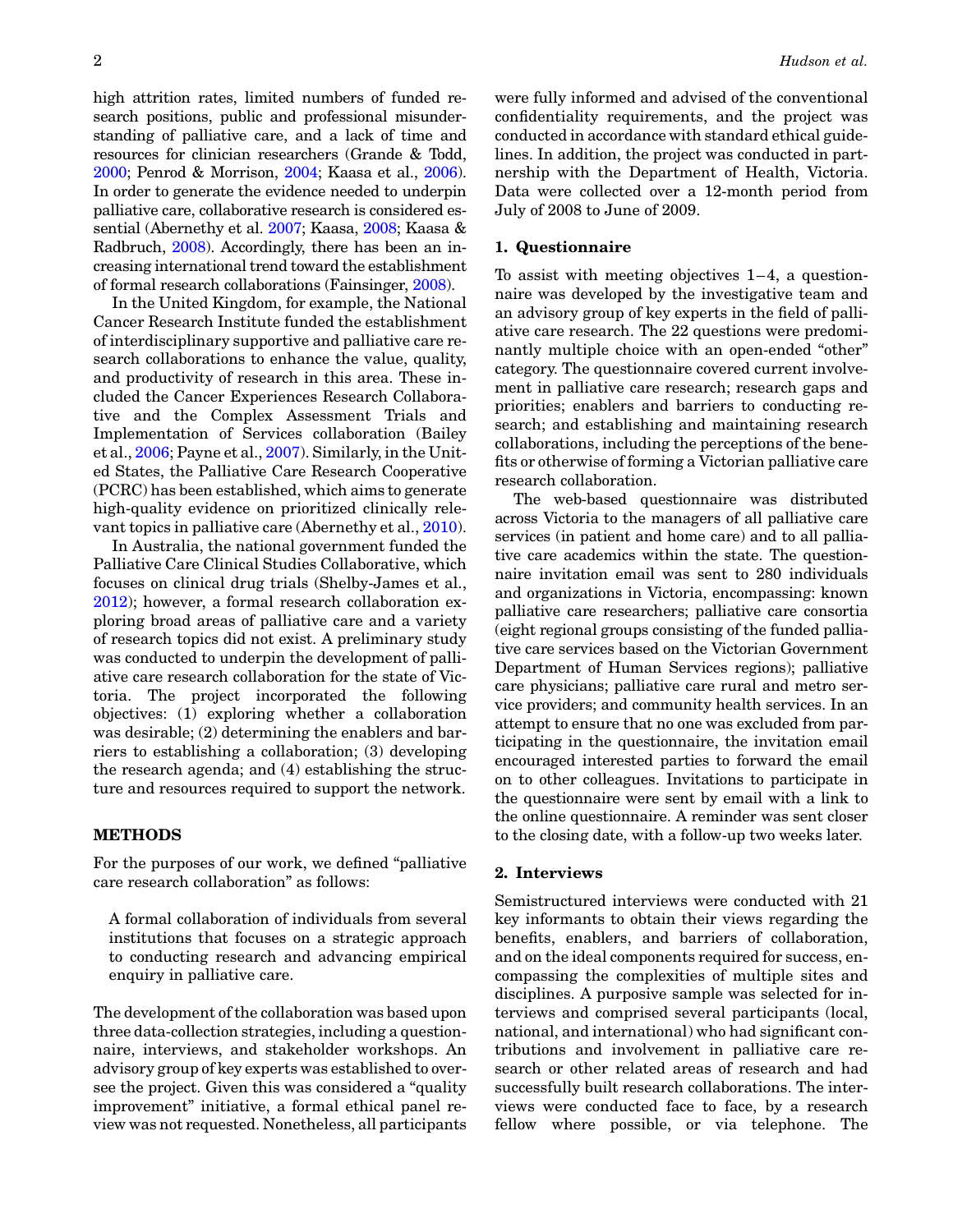interviews requested participants to reflect on current research collaboratives in healthcare research, enablers and barriers to collaborative research, and key ingredients for successful research collaboration.

#### 3. Stakeholder Workshops

A framework for a palliative care research collaboration was developed based on the results of the questionnaire and interviews. This framework was presented for discussion and consideration at two workshops facilitated by external strategic planning consultants. The framework incorporated indicative vision, mission, principles, outcomes, actions, timeframes, structure, and costs. Invitees included the project's steering committee and other key experts in the field of palliative care research. The aim was to debate and refine the various elements of a draft framework through guided discussion.

## **RESULTS**

## Questionnaire

## Description of Sample

Some 61 participants completed the online questionnaire—a response rate of approximately 20% (the exact number of people to which the survey went is unknown since a snowballing technique was employed). Respondents were primarily from metropolitan hospitals  $(n = 17, 28\%)$  or universities  $(n = 12, 20\%)$ , with community health services  $(n = 9, 15\%)$ , metropolitan community palliative care providers  $(n = 6, 10\%)$ , regional/rural community palliative care providers  $(n = 6, 10\%)$ , and regional/ rural health services (all  $n = 6, 10\%$ ) also represented. Almost two thirds of respondents  $(n = 39,$ 64%) were currently involved in palliative care research, and participants reported being involved because they had a personal interest in the field (55%).

### Current Research Priorities

A total of 60 participants responded to current gaps from a comprehensive list of areas in palliative care research. [Figure 1](#page-3-0) depicts the highest-rated research gaps.

# Barriers and Enablers to Research

[Table 1](#page-4-0) reports the identified barriers and enablers to conducting palliative care research. The highestrated barrier was a lack of funding, whereas the enablers were funded research positions, the ability to combine clinical work with research, and organizational support for research activities.

#### Research Dissemination and Translation

The greatest barrier for both research dissemination and translation of findings to clinical care was a lack of time [\(Tables 2](#page-4-0) and [3](#page-5-0)). Lack of knowledge surrounding the process of publishing was also noted as a barrier to dissemination, while a lack of understanding of research findings was a barrier to translation of findings to clinical care.

## Views on the Establishment of a Formal Research Collaborative

When asked about views on forming a collaborative group, almost all participants  $(n=58, 95%)$  indicated that they would like to see the formation of a collaborative group for Victoria. [Figure 2](#page-5-0) depicts the essential ingredients for successful palliative care research collaboration.

## Interviews

Some 21 semistructured interviews were conducted with key informants, including: the CEO/director or deputy director of a research centre (or similar relevant agency)  $(n = 11)$ ; a vice chancellor  $(n = 1)$ ; the head of school within a university  $(n = 2)$ ; a professor within a university  $(n = 3)$ ; an associate professor within a university  $(n = 1)$ ; and the head of medical department  $(n = 3)$ .

## Focus of the Collaborative

All participants stressed that research collaborations were valuable for research outcomes. Many highlighted that collaboration would be beneficial because palliative care research is a small developing field and noted the many known difficulties associated with conducting palliative care research. Nevertheless, all key informants stressed difficulties associated with creating a successful multisite, multidisciplinary research collaborative.

Some key informants discussed whether the focus of the collaboration should be palliative care research exclusively or whether it should include such other related areas as supportive care, grief and bereavement, or pain research. The key informants held mixed views: some preferred the wider research focus, as several of the research areas overlapped. However, others suggested that the collaboration should be confined to palliative care research; otherwise, the collaboration might lose focus and become too large to manage.

## Potential Benefits, Enablers, and Barriers

The key informants highlighted the many potential benefits of a successful research collaboration, which included: increased research capacity; the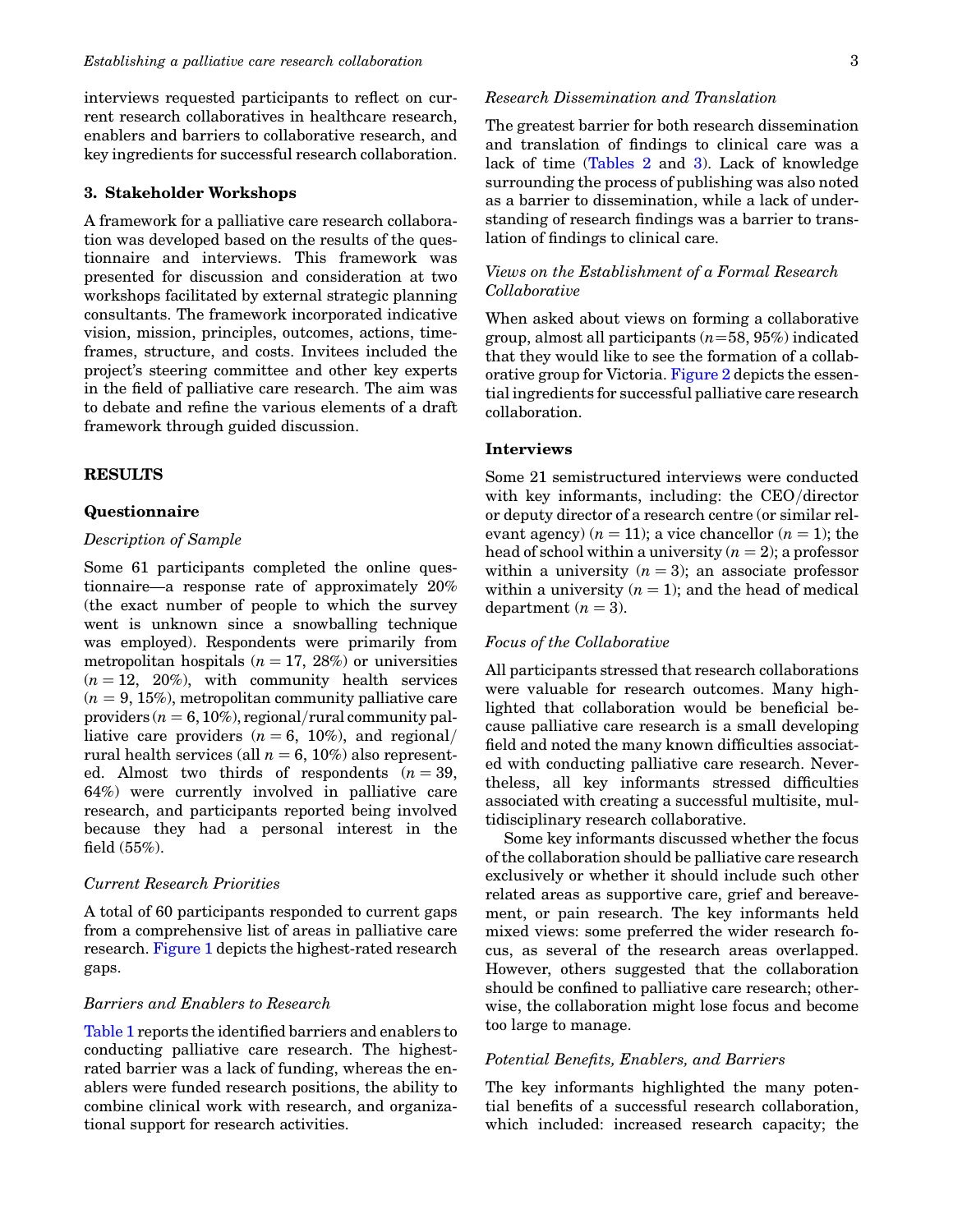<span id="page-3-0"></span>

Fig. 1. Gaps in palliative care research.

ability to create a critical mass; improved research quality; prevention of duplication in research; and improved ability to compete for large grants. They stressed that a successful collaboration would require a clear vision and governance structure with appropriate leadership. Maintenance and sustainability would depend on the ability to attract and retain high-quality staff and prudent business planning. The individuals involved in the collaboration would play a key role in ensuring success.

However, several potential issues and barriers associated with the creation and maintenance of research collaborations were highlighted, including: lack of resources; lack of time; interpersonal issues;

research considered to be of low priority in some contexts; the difficulties associated with conducting palliative care research; governance and administration issues; and geography.

#### Stakeholder Workshops

Some 29 participants attended one or both workshops. The participants included: directors and  $CEOs (n=7)$ ; professors and heads of university departments  $(n=7)$ ; clinical or medical directors  $(n=6)$ ; researchers and project officers  $(n=6)$ ; managers of government departments  $(n=2)$ ; and one full-time clinician.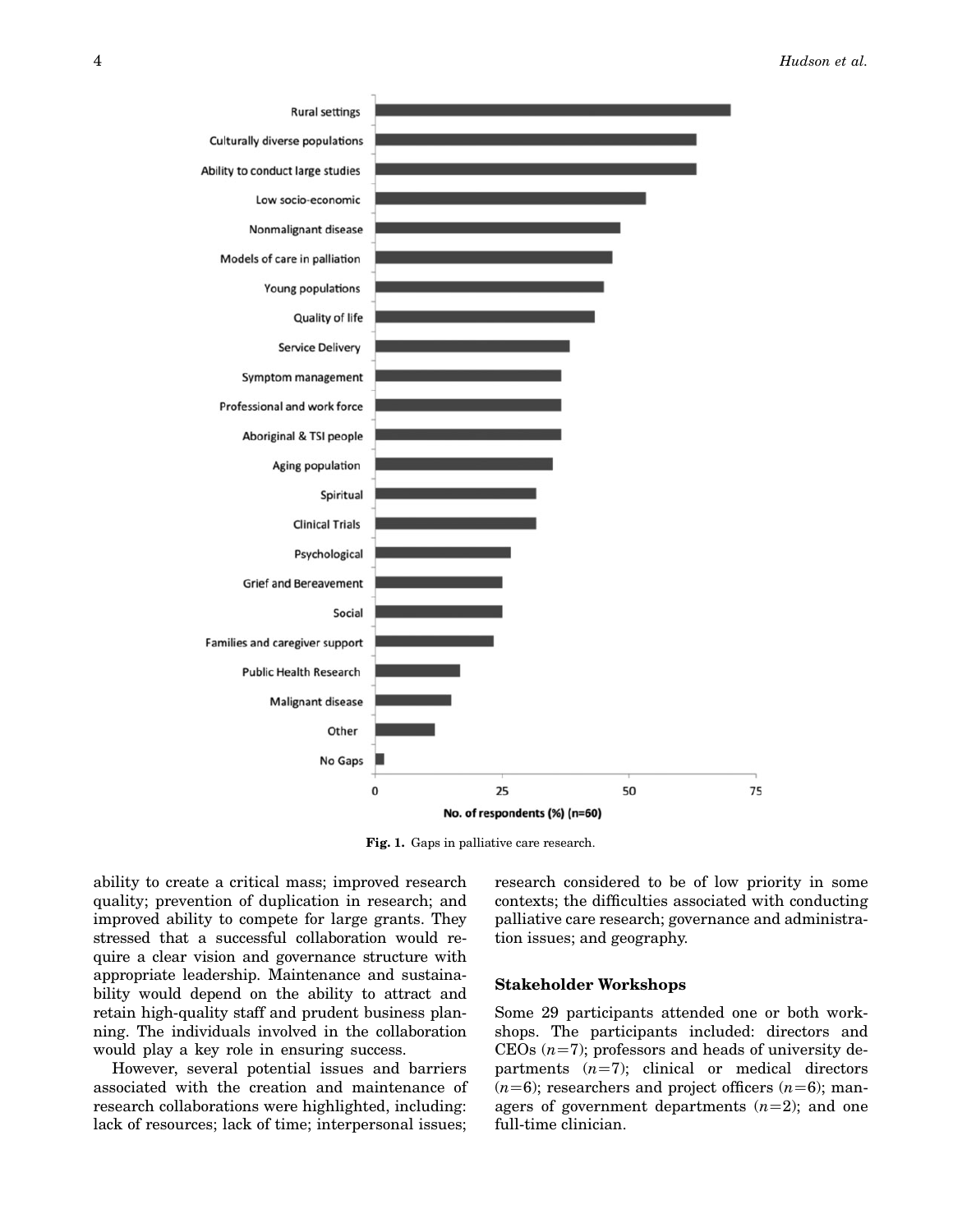| Barrier                               | $\%$ $(n)$  | Enabler                                              | $\%$ $(n)$  |
|---------------------------------------|-------------|------------------------------------------------------|-------------|
| Lack of Funding                       | $89\%~(54)$ | Funded research positions                            | 85% (52)    |
| Lack of research experience/expertise | $62\%$ (38) | Ability to combine clinical work with research       | $84\%$ (51) |
| Lack of time                          | 59% (36)    | Organizational support for research activity         | $82\%$ (50) |
| Lack of research mentors              | $57\%$ (35) | Training and education                               | $74\%$ (45) |
| Lack of infrastructure                | $57\%$ (35) | Dedicated PC research departments                    | $61\%$ (37) |
| Ethical approval process              | $44\%$ (27) | Research recognized as a career development activity | $57\%$ (35) |
| Participant recruitment and retention | $44\%$ (27) | Library resources                                    | $44\%$ (27) |
| Geographic issues                     | $36\% (22)$ |                                                      |             |
| Lack of time to read the literature   | $33\% (20)$ |                                                      |             |
| Uncertain career structure            | $25\%$ (15) |                                                      |             |

<span id="page-4-0"></span>Table 1. Barriers to and enablers of conducting palliative care research

All participants favored the formation of a palliative care research collaborative and assisted in developing the mission and vision statements for the initiative. Participants agreed that the focus should be palliative care, but relationships might be formed with other fields as opportunity and need allowed. It was recommended that the collaborative be built around strong partnerships with a clear agenda, mission, and values. Participants considered that capacity building was a key area to be addressed for the future of palliative care research and that collaboration should build upon existing capacity. Participants regarded the governance and structure of the collaboration as very important.

## Formation of the Network

Based on these data, three years of funding was granted to develop a Victorian research collaboration in palliative care (2009–2012). The Palliative Care Research Network of Victoria opened to members in 2013.

## DISCUSSION

#### Justification for Establishing the PCRNV

Our data support the findings of others when confirming the reasons for developing a research network (Health Canada, [2007](#page-7-0); Abernethy et al., [2010;](#page-7-0) Payne et al., [2012\)](#page-7-0). Respondents reported the potential advantages of a formal palliative care research collaboration, including: more evidence to underpin practice; increased sample size; consolidation of a small and fragmented workforce; maximizing clinician support and engagement; greater capacity of translation of knowledge into practice; and research capacity building.

Both the interview and the questionnaire data demonstrated significant interest and support for a palliative care research network in Australia. Research funding was a significant theme in the qualitative and quantitative results. Funding, or the lack thereof, was the highest-ranked enabler of and barrier to palliative care research. The Canadian Palliative and End-of-Life Care Initiative, which engaged multiple partners to support the development of collaboration for palliative research, emphasized the importance of ongoing funding (Health Canada, [2007](#page-7-0)). Abernethy and colleagues (2007) also reinforced the importance of core funding in order to develop and sustain research networks. Funding issues were outlined in a review which found that 25% of palliative medicine research was published without acknowledged funding; the conclusion was that research funding for palliative medicine was inadequate (Gelfman & Morrison, [2008\)](#page-7-0). The lack of research funding has been previously identified in

Table 2. Barriers to and enablers of dissemination of research

| Barrier                                                       | $\%$ $(n)$  | Enabler                                       | $\%$ $(n)$  |
|---------------------------------------------------------------|-------------|-----------------------------------------------|-------------|
| Time                                                          | $75\%$ (43) | Funding to attend PC conferences              | $82\%$ (49) |
| Lack of knowledge regarding process of publishing<br>research |             | $61\%$ (43) PC peer-reviewed journals         | $80\%$ (48) |
| Insufficient funding to attend conferences                    | $54\%$ (31) | Research forums                               | 77% (46)    |
| Difficulty/competition regarding publishing work              | $61\%$ (35) | Opportunities to present at PC<br>conferences | $73\%$ (44) |
|                                                               |             | Websites                                      | 63% (38)    |
|                                                               |             | Newsletters                                   | $55\%$ (33) |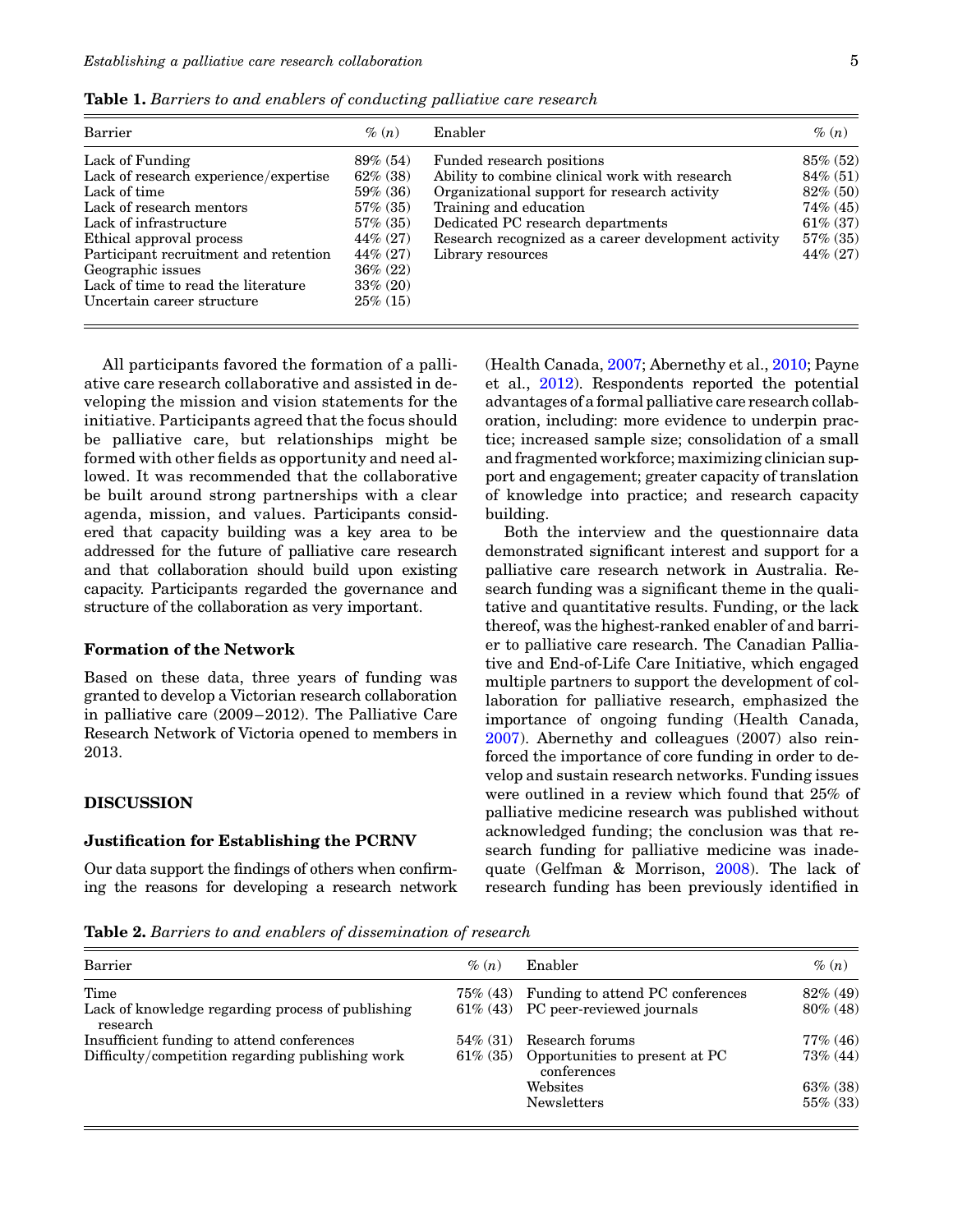| Barrier                                                | $\%$ $(n)$  | Enabler                                                         | $\%$ $(n)$  |
|--------------------------------------------------------|-------------|-----------------------------------------------------------------|-------------|
| Lack of time to keep up to date<br>with the literature | $73\%$ (44) | Close partnerships between researchers<br>and service providers | $93\%$ (54) |
| Lack of organizational support                         | $68\%$ (41) | Organizational culture                                          | 86% (50)    |
| Lack of education and training opportunities           | $65\%$ (39) | Opportunity for education and training                          | $85\%$ (49) |
| Lack of understanding of research findings             | 58% (35)    | Organizational support                                          | 79% (46)    |
| Lack of context                                        | $38\% (23)$ | Support and encouragement from<br>management                    | $74\%$ (43) |
| Lack of interest                                       | $38\% (23)$ | Clinical researchers                                            | $69\%$ (40) |

<span id="page-5-0"></span>Table 3. Barriers to and enablers of translation of research findings to clinical care

Australia, with a survey identifying "lack of funds" as the second highest barrier to palliative care research, behind "lack of time" (Hardy et al., [2008\)](#page-7-0).

The interviews identified that there are numerous advantages to collaboration. These are consistent with those previously noted in the literature

(Abernethy et al., [2010\)](#page-7-0). However, collaboration needs to be balanced and managed by a clear governance structure and appropriate leadership. The data from our present study also demonstrated the importance of working closely with clinical services in order to improve dissemination.



Fig. 2. Essential ingredients for successful statewide palliative care research collaboration.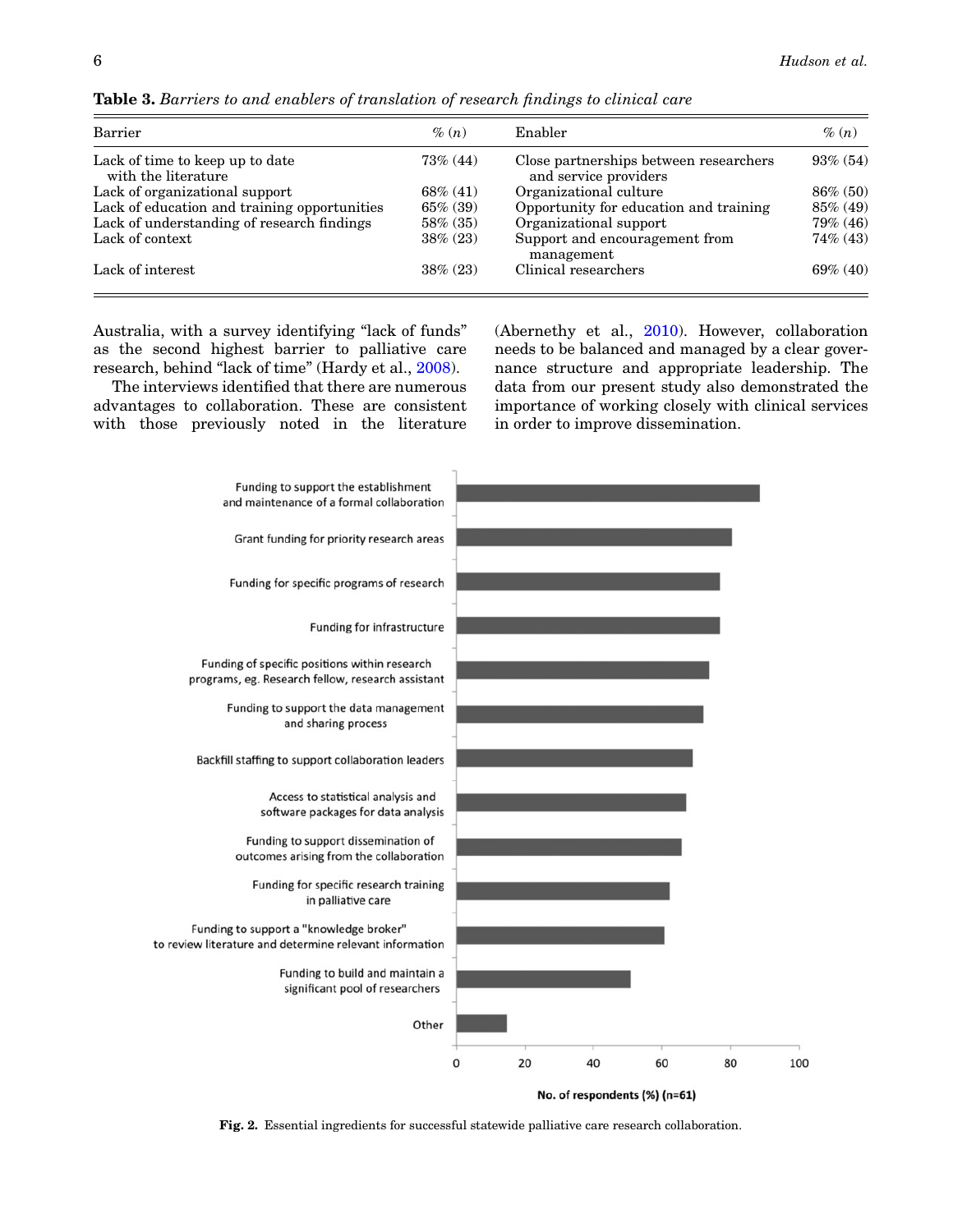<span id="page-6-0"></span>A limitation associated with our study was the inability to calculate an accurate response rate to the survey, due to the electronic dissemination method. The low response rate is also a limitation in that it is possible that the sample is biased toward those who have a greater interest in collaboration. It was also possible that the project team failed to identify all Victorian individuals involved in or interested in palliative care research, and therefore their opinions were not represented.

#### Preliminary Outcomes of the PCRNV

Although the PCRNV has only recently been formally established, several key achievements can be noted. These include: a formal governance structure; a clear vision to improve palliative care outcomes for patients and families, being informed by high-quality research; strategic direction and a business plan; completion of a collaborative research project that employed two postdoctoral researchers; established links with a number of key groups locally, nationally, and internationally; 10 peer-reviewed research proposals endorsed by PCRNV and submitted for competitive grants (three of which were successful); and presentations at state and national fora.

#### FUTURE RESEARCH AND STRATEGIES

Consistent with the literature, while there have been valuable preliminary achievements from the PCRNV, it has not been without several challenges. Future research should explore strategies to overcome some of these barriers. Payne and colleagues (2012), for example, acknowledged several difficulties, including: maintaining strong links between academicians and clinicians; management of funds and resources; variations in research expertise; coordination of multiple projects, and dealing with different agendas (individual and institutional).

Other important questions arose from the inception of the PCRNV initiative and have included: (1) how should clinician expectations of a research network be managed, and what role should clinicians play? (2) should researchers have less of a governance role in order to concentrate on grants and publications? (3) what is the true cost of establishing and sustaining a research collaboration? (4) what are the optimal means of determining research priorities? (5) what criteria determine the success of a research collaboration? (6) how can the infrastructure and funding base be maintained? (6) how do research collaborations work across different settings and cultures? We aim to address these questions as the PCRNV unfolds, and this can also be the focus of future research.

The recent report on the establishment and outcomes from the National Cancer Research Institute Supportive and Palliative Care Initiative in the United Kingdom (NCRI, [2013\)](#page-7-0) provides useful insights to guide the development of research collaborations. Recommendations and outcomes arising from other palliative care research networks are encouraged; without these, some of the significant costs and benefits of formal research collaborations will remain poorly understood.

#### **CONCLUSION**

Although there are challenges to overcome, the recognition of a need to collaborate in order to enhance palliative care research outcomes is unequivocal (Abernethy et al., 2008). Investment in formal research collaboration is likely to have much greater impact than small-scale individual studies (Payne et al., [2012\)](#page-7-0). The research and efforts to establish the PCRNVare encouraging to date and provide optimism for the evolution of palliative care research in Australia, and potentially more broadly. Importantly, the direct outcomes of this palliative care research collaboration and others throughout the world need to be published; otherwise, the true merit and feasibility of these initiatives will remain unclear.

#### ACKNOWLEDGEMENTS

The project was funded by the Victorian Cancer Agency. The authors thank the project's steering committee members for their support and contribution to the project: Sheila Payne; David Brumley, Jackie Kearney, Donna Milne, Sophie Gravel, Tracey Mander, and Mark Cockayne. The authors would like to thank the key informants: Richard Fox, Linda Kristjanson, James Best, Phyllis Butow, Patsy Yates, Sally Redman, David Currow, Rob Sanson-Fisher, Warwick Anderson, David Castle, Michael Ashby, John Zalcberg, Samar Aoun; Michael Jefford, Lynn Oldham, Harshal Nandurkah, Mike Salzberg; Drs. Mark Boughey, Tina Thomas, Melanie Price, Katherine Clark, Meinir Krishnasamy, Peter Martin, Jeremy Couper, Melanie Benson, and Jennifer Tieman, Rebecca James, Christopher Hall, and Jane Hanson. The authors would like to thank Bruce Rumbold, Peter Martin, and Anne Harbison for their support and contribution to the project. The secretarial assistance provided by Emilia Agalianos is also appreciated.

#### REFERENCES

Abernethy, A.P., Hanson, L.C., Main, D.S., et al. (2007). Palliative care clinical research networks, a requirement for evidence-based palliative care: Time for coordinated action. Journal of Palliative Medicine, 10(4), 845–850.